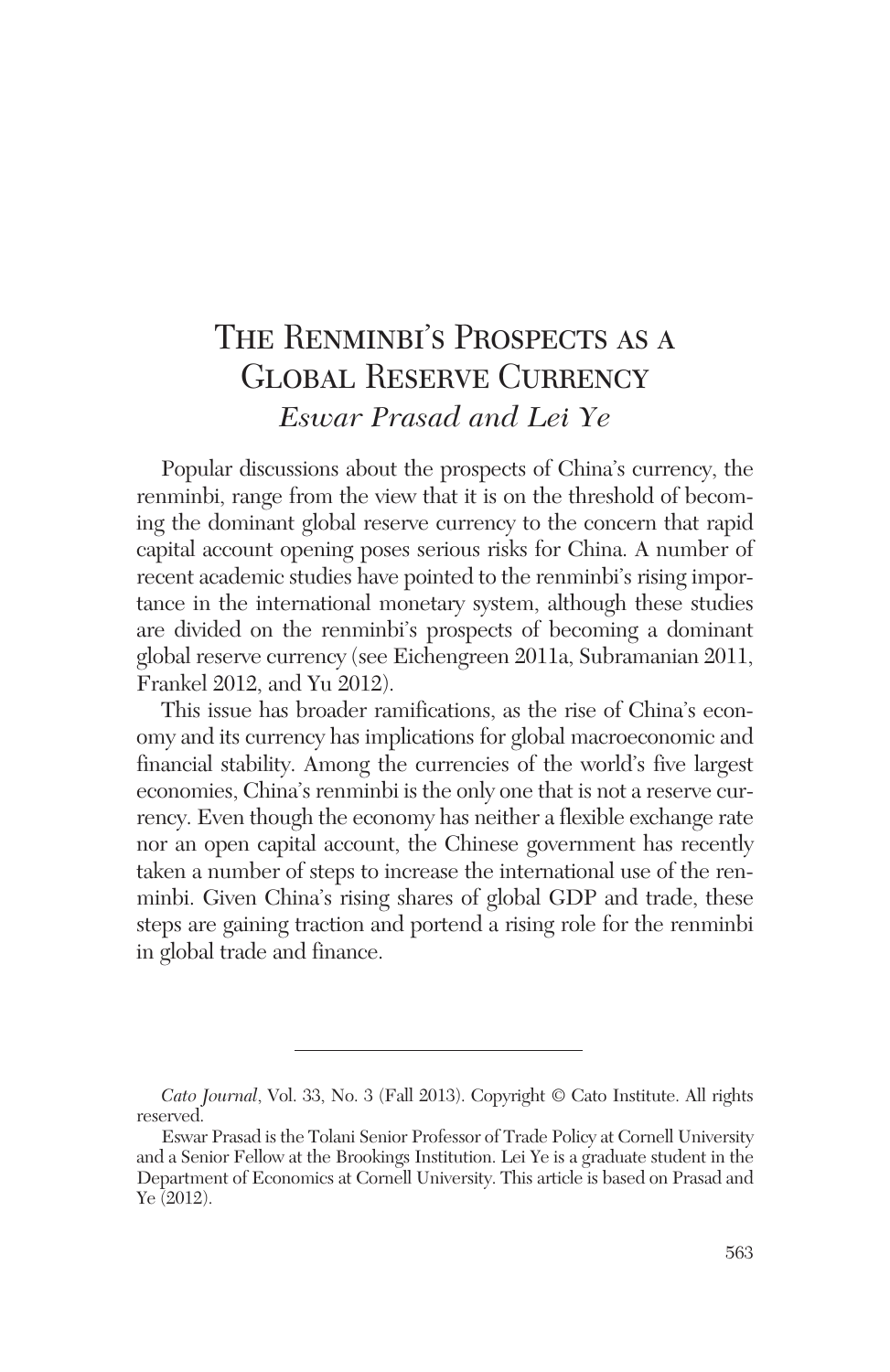The popular debate often conflates three related but distinct aspects of the renminbi's role in the global monetary system: (1) *internationalization*—its use in denominating and settling crossborder trade and financial transactions (i.e., its use as an international medium of exchange); (2) *capital account convertibility*—the country's level of restrictions on inflows and outflows of financial capital. A fully open capital account has no restrictions; and (3) *reserve currency*—whether the renminbi is held by foreign central banks as protection against balance of payments crises.

A currency's international usage and its convertibility are different concepts, and neither one is a necessary or sufficient condition for the other. Both conditions have to be met, however, for a currency to become a reserve currency. In this article, we consider these aspects in turn.

# Internationalization of the Renminbi

China is promoting the international use of its currency by:

- Permitting the settlement of trade transactions with the renminbi
- Easing restrictions on cross-border remittances of the renminbi for settlement
- Allowing the issuance of renminbi-denominated bonds ("dim-sum" bonds) in Hong Kong and by foreigners in the Mainland
- Permitting selected banks to offer offshore renminbi deposit accounts
- Setting up local currency bilateral swap lines with other central banks

The trajectory is steep in each of these categories but the amounts are still modest. Trade settlement occurs mostly on the import side; dim-sum bonds remain narrow in scope in terms of industry (primarily banking and financial institutions) and geography of issuance (primarily mainland China); and bilateral swap lines are not always drawn upon. Nevertheless, a big advantage for China is that Hong Kong provides an effective platform for launching these measures in an experimental manner without full capital account opening. However, these developments could soon hit their limits unless China's capital account becomes more open.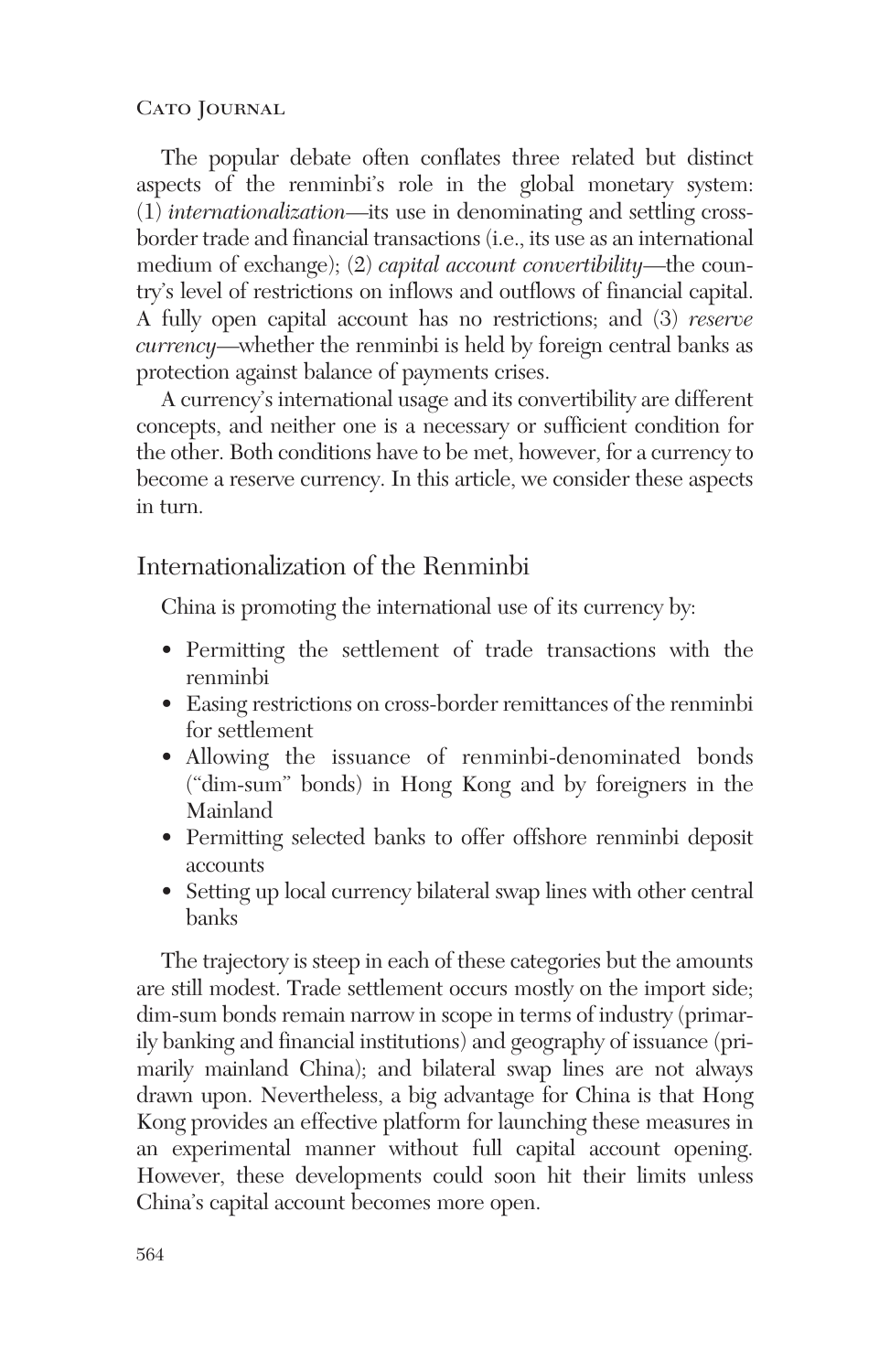The renminbi is also starting to appear in the reserve portfolios of some emerging market as well as advanced-economy central banks. The bilateral currency pact that China and Japan agreed to in December 2011 is an interesting example of how China is attempting to reduce its dependence on the dollar while other countries, especially in the Asian region, appear eager to participate in such agreements because they see advantages to tighter trade and financial links with China. These shifts, which are more symbolic than substantive at present, will develop critical mass over time and have the potential to start transforming the global monetary system (see Prasad 2012).

Financial market development in the home country is one of the crucial determinants of a currency's international status.<sup>1</sup> Historically, each reserve currency has attained that status under unique circumstances and spurred by different motivations. But in all cases foreign investors have been able to buy high-quality assets, typically government and corporate bonds, denominated in the country's currency.

The relevant aspects of financial market development are the following:

- Breadth: the availability of a broad range of financial instruments, including markets for hedging risk
- Depth: a large volume of financial instruments in specific markets
- Liquidity: a high level of turnover (trading volume)

Without a sufficiently large debt market, the renminbi cannot be credibly used in international transactions. If there is insufficient liquidity in markets for renminbi-denominated assets, the currency will not be attractive to foreign investors. Other central banks and large institutional investors will demand renminbi-denominated government and corporate debt as "safe" assets for their portfolios. At the same time, both importers and exporters may be concerned about greater exchange rate volatility resulting from an open capital account if they do not have access to derivatives markets to hedge foreign exchange risk.

<sup>1</sup> For example, the strengthening of the U.S. financial market relative to that of the UK was a critical factor that contributed to the rise of the U.S. dollar's reserve currency status (Eichengreen 2011b).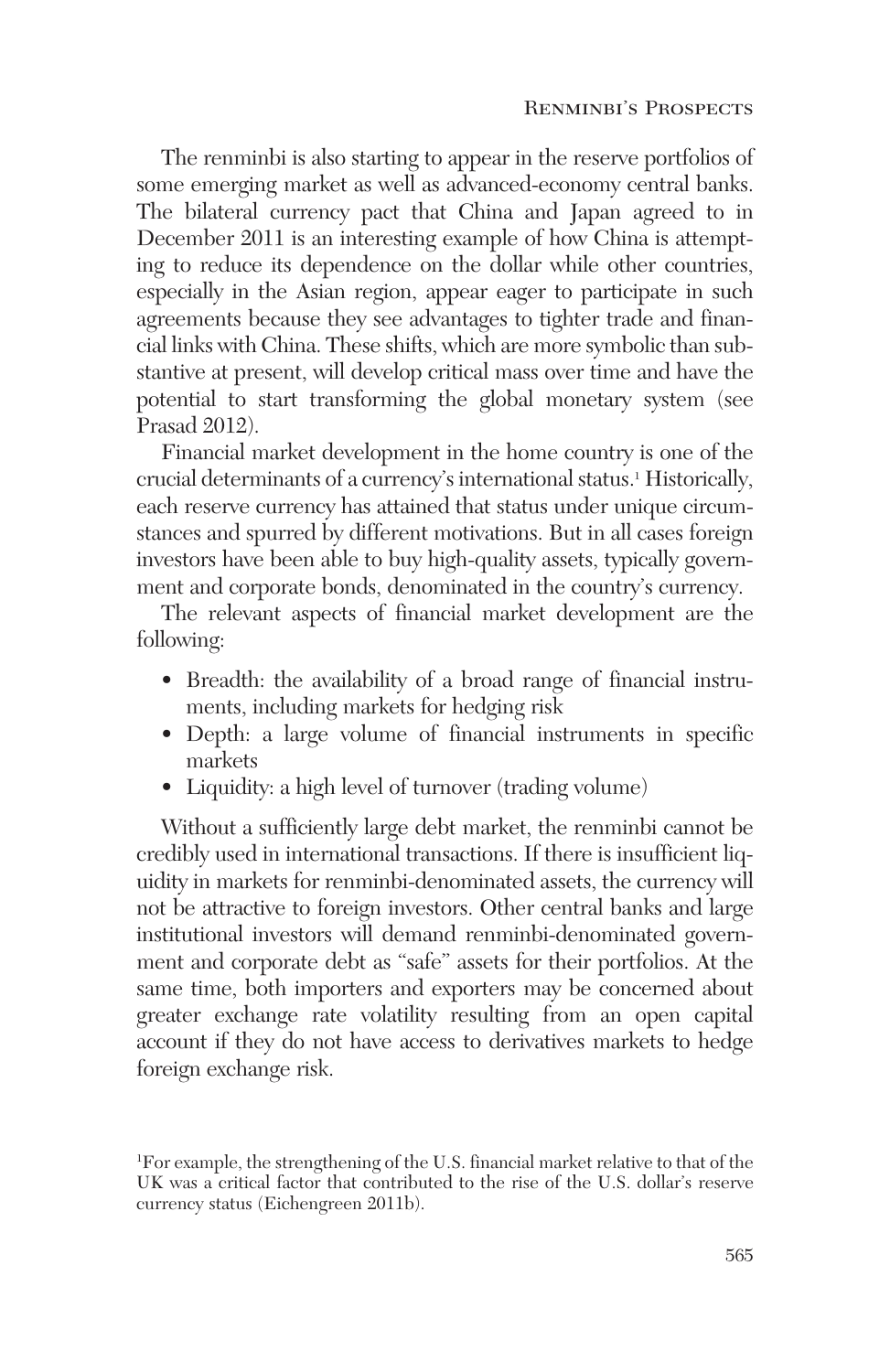A key determinant of the U.S. dollar's status as the dominant global reserve currency can be traced to its financial markets, which remain unmatched in their breadth, the range of financial instruments available to foreign investors, the amounts of each such instrument, and the volume of trading in those instruments. Paradoxically, for lack of adequate safe assets provided by other economies, the high and rising level of U.S. government debt is cementing the role of the dollar as the dominant reserve currency. This safety could well be a chimera if the U.S. debt position becomes unsustainable.

Thus far, commercial policies designed to increase the offshore use of the renminbi have been the centerpiece of China's currency internationalization process. Although this has been effective in promoting the renminbi's global role without risking the potential deleterious effects of capital account liberalization, the full potential of the Chinese currency's international use cannot be realized without more active onshore development.

# Capital Account Liberalization

Given its size and economic clout, China is adopting a unique approach, which we refer to as "capital account liberalization with Chinese characteristics." As with virtually all other major reforms, China is striking out on its own path to a more open capital account. This is likely to involve removing explicit controls even while attempting to exercise soft control over inflows and outflows through administrative and other measures. The medium-term objective, which we believe will be achieved in the next five years, is an open capital account but with numerous administrative controls and regulations still in place.<sup>2</sup> This will allow the renminbi to play an increasingly significant role in global trade and finance, but in a manner that allows the government to retain some control over capital flows.

## Reserve Currency Status

The renminbi's prospects as a reserve currency will be influenced by the following criteria:

• *Economic size*: A country's size and its shares of global trade and finance are important, but not crucial, determinants of its

2 Yam (2011) has referred to such a system as "full capital account convertibility."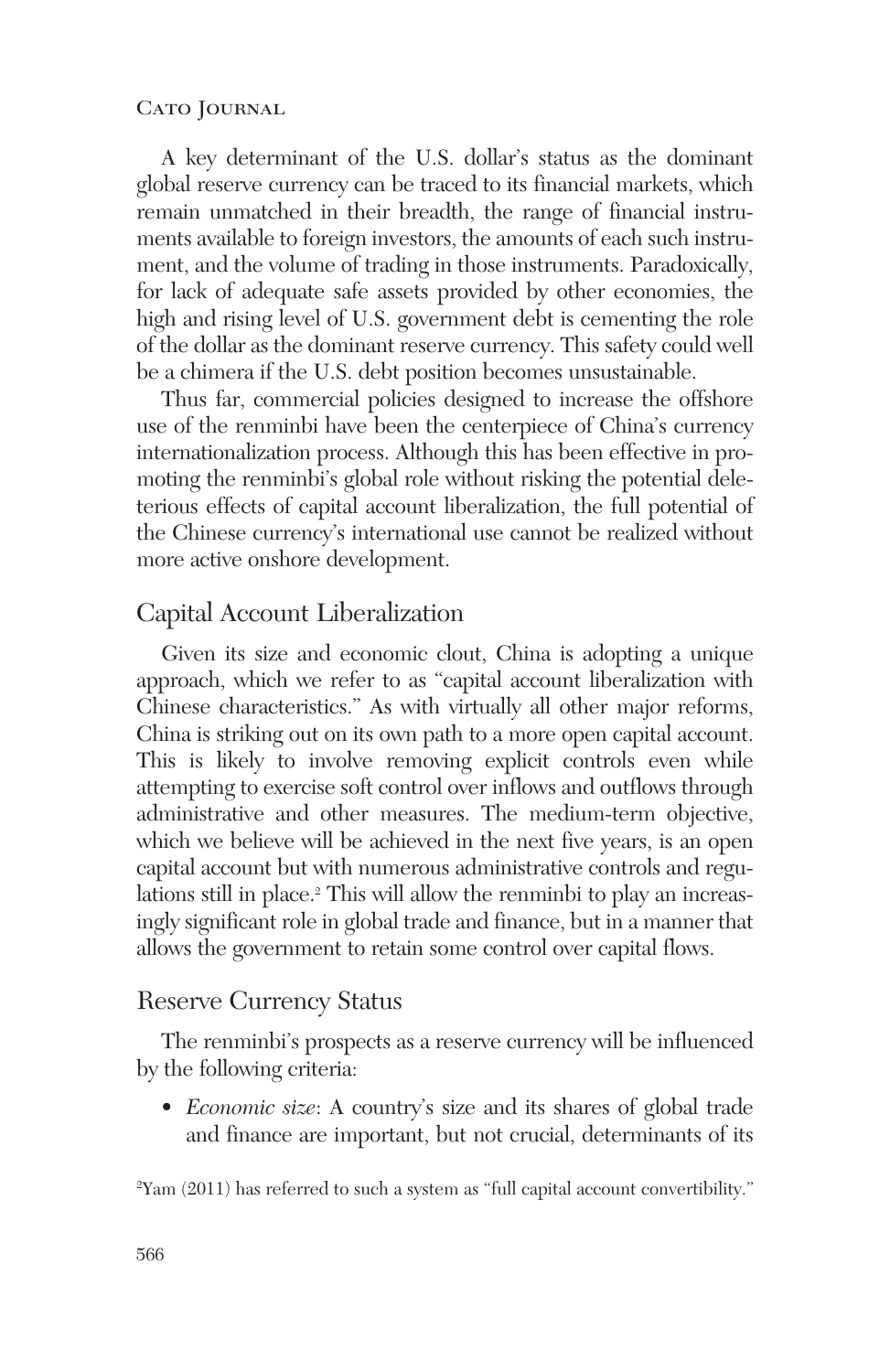currency's status as a reserve currency. China now accounts for 11 percent of world gross domestic product (15 percent if measured by purchasing power parity rather than market exchange rates) and 10 percent of world trade. In 2012, it is estimated to have accounted for about one quarter of world GDP growth.

- *Open capital account*: The currency must be easily tradable in global financial markets with no restrictions on capital flows. China is gradually and selectively easing restrictions on both inflows and outflows. The capital account has become increasingly open in de facto terms, but extensive capital controls still prevail (Prasad and Wei 2007, Prasad and Ye 2012).
- *Flexible exchange rate*: Reserve currencies generally trade freely at market-determined exchange rates. It is worth emphasizing that an open capital account is not synonymous with a freely floating exchange rate. China still has a tightly managed exchange rate, which will become increasingly hard to manage as the capital account becomes more open.
- *Financial market development*: A country must have broad, deep, and liquid financial markets so that international investors will have access to a wide array of financial assets denominated in its currency. China has relatively shallow and underdeveloped government and corporate bond markets. Many other securities and derivatives markets are in their nascent stages.
- *Macroeconomic policies*: Investors in a country's sovereign assets must have faith in its commitment to low inflation and sustainable levels of public debt. China has a lower ratio of explicit public debt to GDP than most major reserve currency economies and has maintained moderate inflation in recent years.

There are no ironclad rules about the relative importance of and tradeoffs among many of the factors listed above. For instance, the Swiss franc is a global reserve currency even though Switzerland's shares of global GDP and trade are quite modest. Moreover, the eurozone, Japan, and the United States have large and rising public debt burdens, which raises questions about their macroeconomic stability but has not (yet) affected their currencies' status as reserve currencies. Some analysts have in fact extrapolated from the U.S. experience to argue that China must run large current account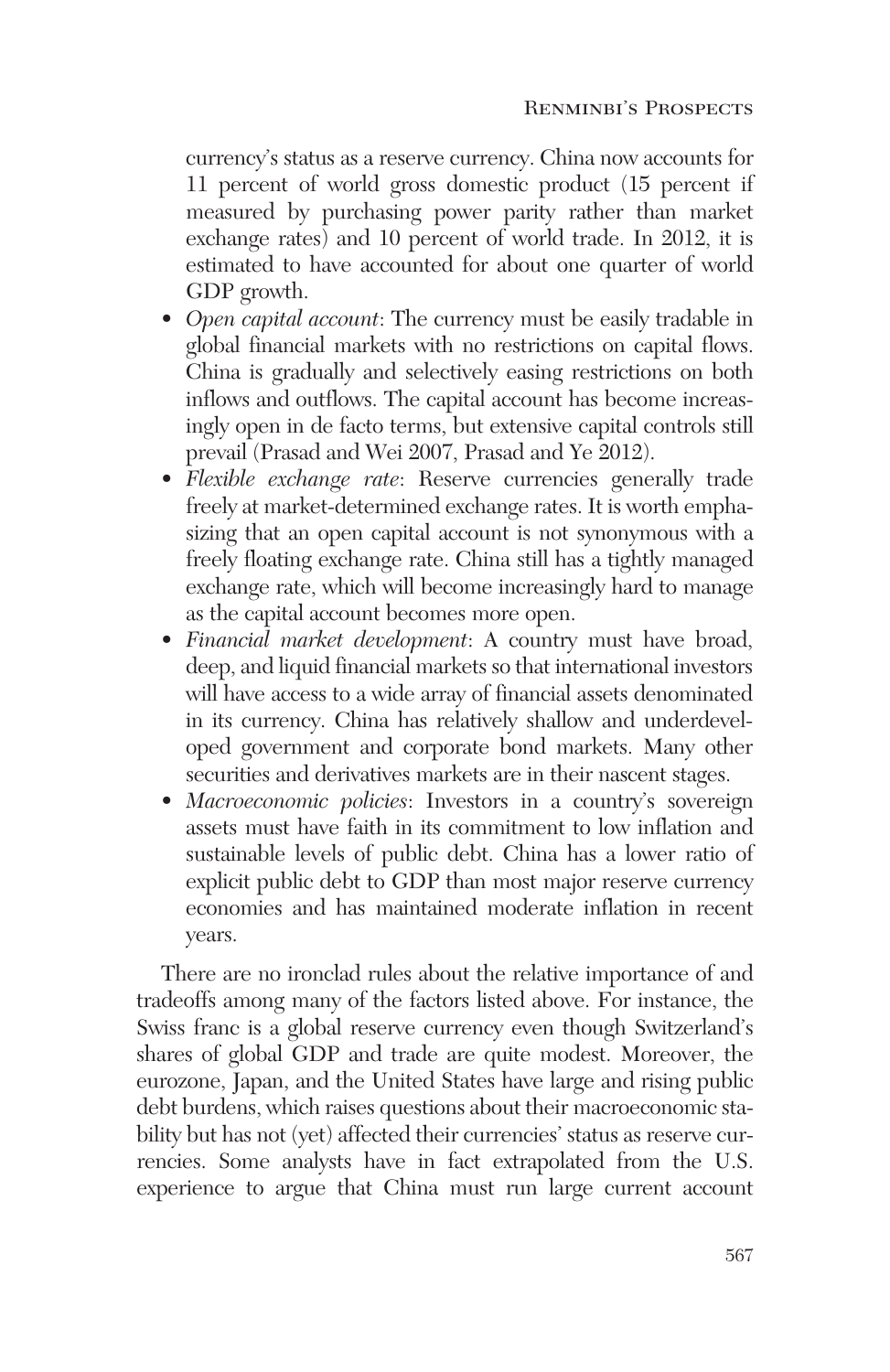deficits if it wants to provide reserve assets to the rest of the world. But this is neither a necessary nor sufficient condition for attaining reserve currency status. Some major reserve currency economies, including the eurozone and Japan, have run current account surpluses or at least a balanced current account for a long time.

In addressing the reserve currency criteria vis-à-vis the renminbi, China faces two major challenges: (1) sequencing of capital account opening with other policies, such as exchange rate flexibility and financial market development, to improve the cost/benefit tradeoff; and (2) financial market development—that is, strengthening the banking system and developing deep and liquid government and corporate bond markets, as well as foreign exchange spot and derivative markets.

China's ability to meet these challenges will determine the balance and sustainability of its economic development as well as the renminbi's role in the global monetary system. For example, liberalizing outflows could deliver collateral benefits, such as a broader range of saving instruments for households, and alleviate pressures to further accumulate foreign exchange reserves. Liberalizing inflows could help develop and deepen China's financial markets. Taken together, such measures can help catalyze progress toward China's objective of making Shanghai an international financial center and allow rebalancing of growth. However, a more open capital account can hurt financial stability and constrain monetary policy in the absence of a more flexible exchange rate and financial system reforms (Lardy and Douglass 2011; Prasad, Rumbaugh, and Wang 2005).

Although China's rapidly growing size and dynamism are enormous advantages that will help promote the international use of its currency, its low level of financial market development is a major constraint on the likelihood of the renminbi attaining reserve currency status. Moreover, in the absence of an open capital account and free convertibility of the currency, it is unlikely that the renminbi will become a prominent reserve currency, let alone challenge the dollar's dominance. On the basis of the anticipated pace of reforms, we believe that the renminbi will become a competitive reserve currency within the next decade, eroding but not displacing the dollar's dominance.

Even with only gradual financial market development, we foresee that the renminbi will be included in the basket of currencies that constitute the International Monetary Fund's special drawing rights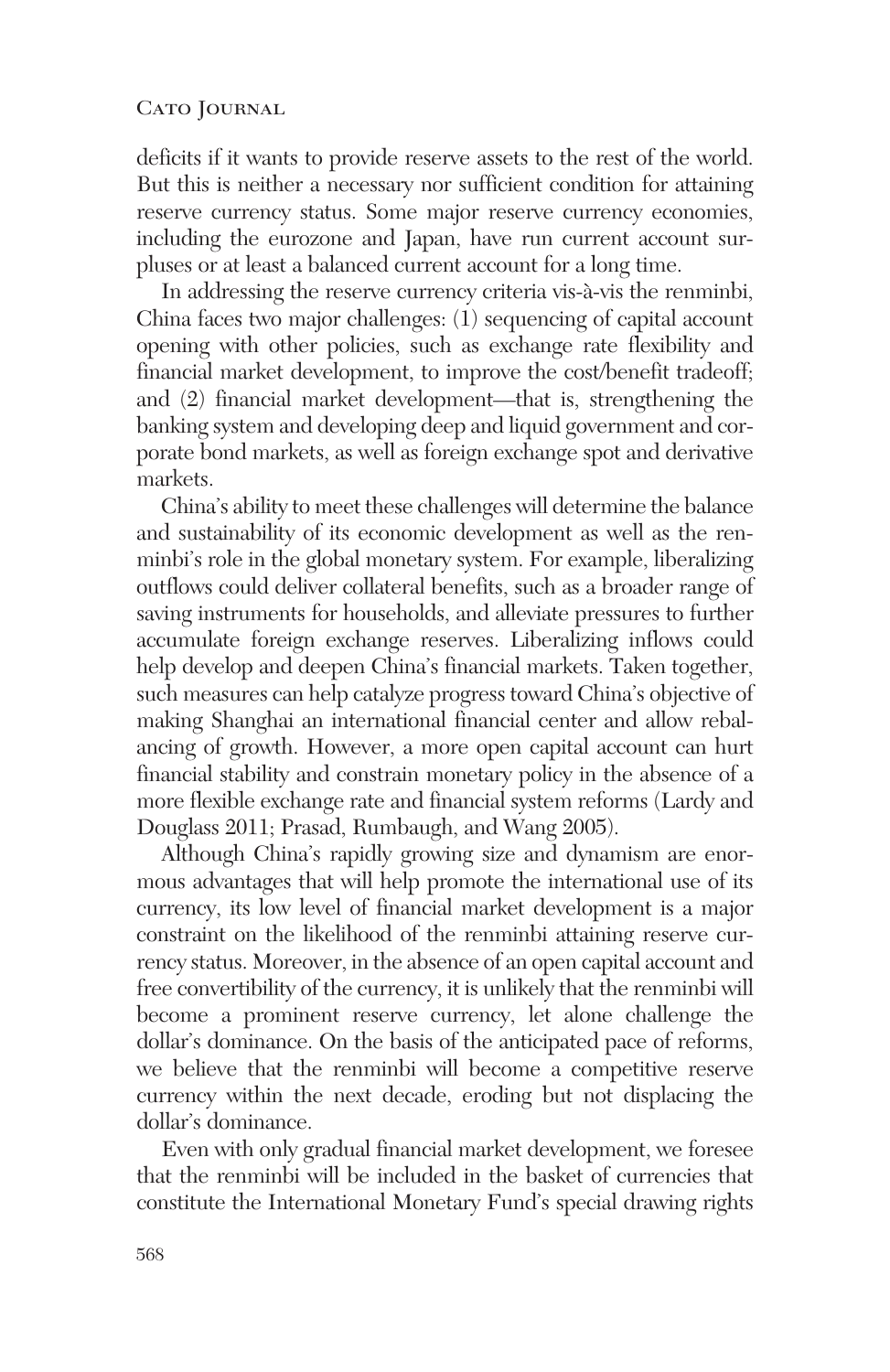basket within the next five years. The IMF needs China a lot more than China needs the IMF, and the prospect of the renminbi's inclusion in the SDR basket could be seen as a way for the IMF—and the international community that it represents—to exercise leverage over China in internalizing the global repercussions of its domestic policies.

# Conclusion

The Chinese government's approach to policies that promote the renminbi's use as an international currency is inherently linked to domestic macroeconomic objectives and financial market development. The impact of the renminbi on the global monetary system and whether it contributes to greater global financial stability depend on the manner and speed with which China opens its capital account and develops its financial markets, what other policy changes are put in place to support this process, and what the implications are for China's own growth and stability.

The big question now is whether China's government will use the goal of making the renminbi a global currency to catalyze momentum on a broad agenda of domestic policy reforms that are required to support this goal. Ultimately, the path of China's growth and its role in the global economy will depend on those policy choices.

## References

- Eichengreen, B. (2011a) "The Renminbi as an International Currency." *Journal of Policy Modeling* 33 (5): 723–30.
	- (2011b) *Exorbitant Privilege: The Rise and Fall of the Dollar and the Future of the International Monetary System.* New York: Oxford University Press.
- Frankel, J. (2012) "Internationalization of the RMB and Historical Precedents." *Journal of Economic Integration* 27: 329–65.
- Lardy, N., and Douglass, P. (2011) "Capital Account Liberalization and the Role of the Renminbi." Peterson Institute for International Economics, Working Paper No. 11–6.
- Prasad, E. (2012) "Will China's Yuan Rival the Dollar?" *Wall Street Journal* (8 February).
- Prasad, E.; Rumbaugh, T.; and Wang, Q. (2005) "Putting the Cart before the Horse? Capital Account Liberalization and Exchange